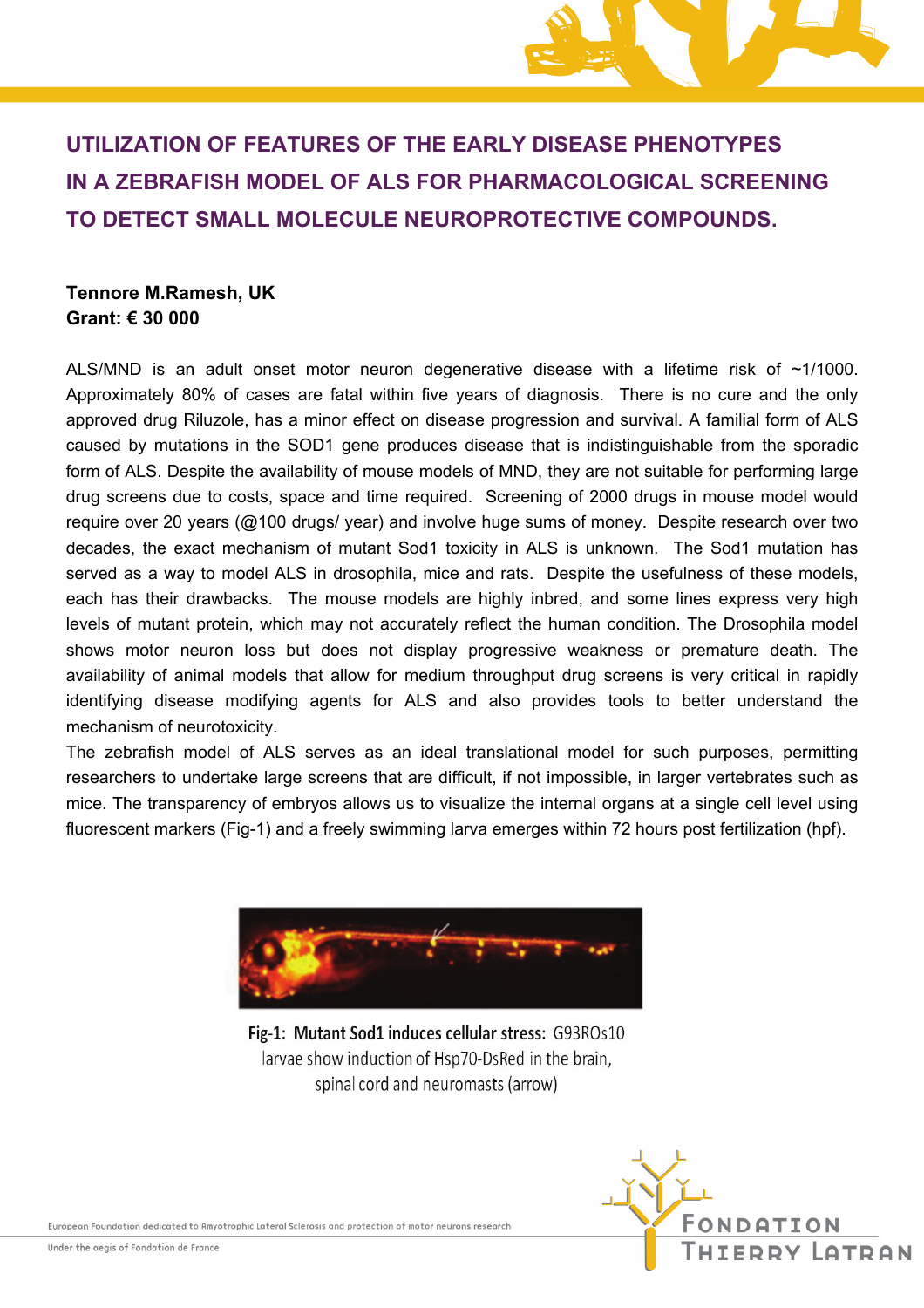We can visualize and perform complex electrophysiology on single motor neurons and other spinal neurons cells in living animals. We can analyze cell fate, axonal outgrowth, synapses and study motor behaviour.

 Many neurodegenerative diseases are identified by the accumulation of misfolded proteins that are detrimental to neuronal connectivity and plasticity, and trigger cell death pathways. These aggregates may be comprised of oligomeric complexes of non-native secondary structures that demonstrate poor solubility in aqueous or detergent solvent. Amyotrophic lateral sclerosis is another neurodegenerative disease that fall within this category of ''protein conformational diseases'' because of the emergence of protein aggregation in the spinal cord. One of the first reactions of the cells to misfolded proteins is the induction of the heatshock response that allow molecular chaperones to try refolding the damaged proteins, though this is not always feasible and productive . Nevertheless, the molecular chaperone response provides a good readout of the cellular pathophysiology. Oxidative stress and excitotoxicity can channel their toxicity through protein modification that leads to protein aggregation.

Our zebrafish model of ALS serves as an ideal translational model for drug screens due to the early embryonic phenotypic readout of the assay. We have already generated a transgenic zebrafish over expressing mutant forms of Sod1 that displayed the characteristic hallmark features of ALS. Upon identifying the transgenic lines, we found that the fish carrying the Sod1 mutations turned on the heat shock response independent of heat shock (referred to as Sod1mut Hsp70 induction). This suggests that fish containing mutant Sod1 are exhibiting chronic cellular stress that may affect neuronal physiology, and eventually lead to their demise in ALS. We propose to use this chronic mutSod1 hsp70 response as a read-out of mutant Sod1 toxicity. In this proposal we plan to fully characterize the Sod1mut Hsp70 induction and the heatshock induced changes in endogenous Hsp70 induction within the spinal cord of Sod1 mutants.

Our transgenic zebrafish will provide suitable read-outs for drug screening and will allow to perform

- a drug modifier screen based on mutant Sod1 specific induction of Hsp70 promoter linked Dsred expression to identify drugs that alter mutant Sod1 toxicity..
- a secondary validation screen to detect and quantify changes in endogenous Hsp70, based on increased sensitivity of mutant Sod1 transgenics to heatshock stress after heatshocking.

We plan to use this unique readout of cellular stress to initially screen a drug library that include a large number of already approved drugs. If any of these show promise, there is the potential for rapid translation into clinical trials in MND patients.

### **TEAM**

**Tennore M.Ramesh** is a well rounded scientist with widespread experience in academia, corporate and non-profit world. He has over 14 years of in vivo experience in functional genomics, pharmacology, and toxicology of drug development. He founded the research program at ALS Therapy Development Institute, Cambridge, USA and served as its Chief Scientific Officer from inception in 2000 until 2003. He

European Foundation dedicated to Amyotrophic Lateral Sclerosis and protection of motor neurons research

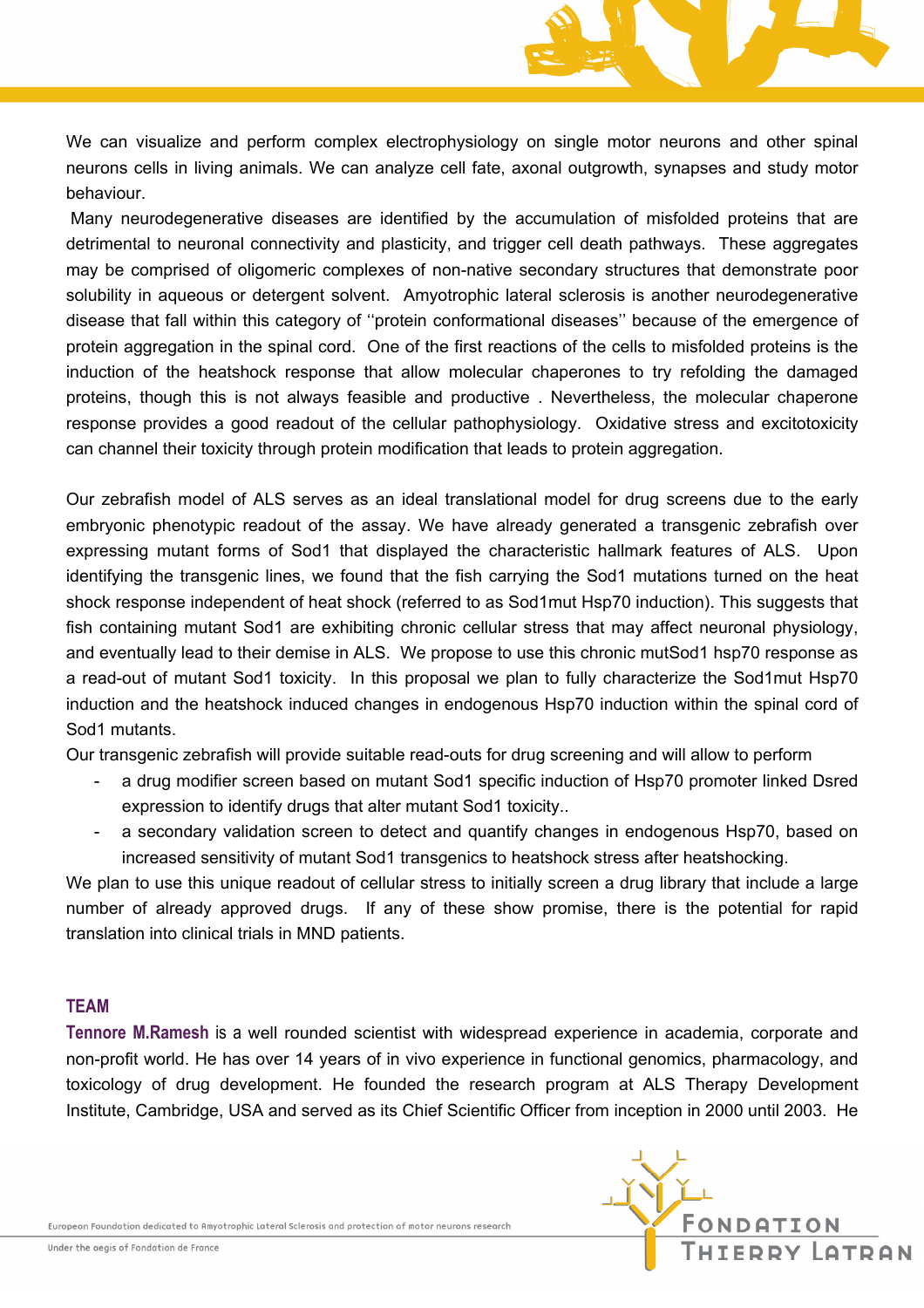

developed the first adult onset neurodegeneration model in Zebrafish. The Department of Neuroscience is based in the University of Sheffield School of Medicine and Biomedical Sciences and collaborates with the MRC (Medical Research Council)*.* Centre for Developmental and Biomedical Genetics. A new state of the art research center dedicated for MND research headed by Prof. Pamela Shaw, a world leader in MND research, includes a drug screening laboratory at the Sheffield Institute for Translational Neurosciences (SITraN) and is scheduled for completion in summer 2010. The overall goal of both centres is to translate basic science into new therapies for neurodegenerative diseases. This is achieved by combining and integrating the strengths of scientists and clinicians with expertise in molecular/cellular biology, pre-clinical animal models, and clinical neuroscience.



Dr. Tennore M. Ramesh, DVM, PhD, Principal Investigator

Ms. Natasha Redhead, BMedSci Medical Student.



European Foundation dedicated to Amyotrophic Lateral Sclerosis and protection of motor neurons research

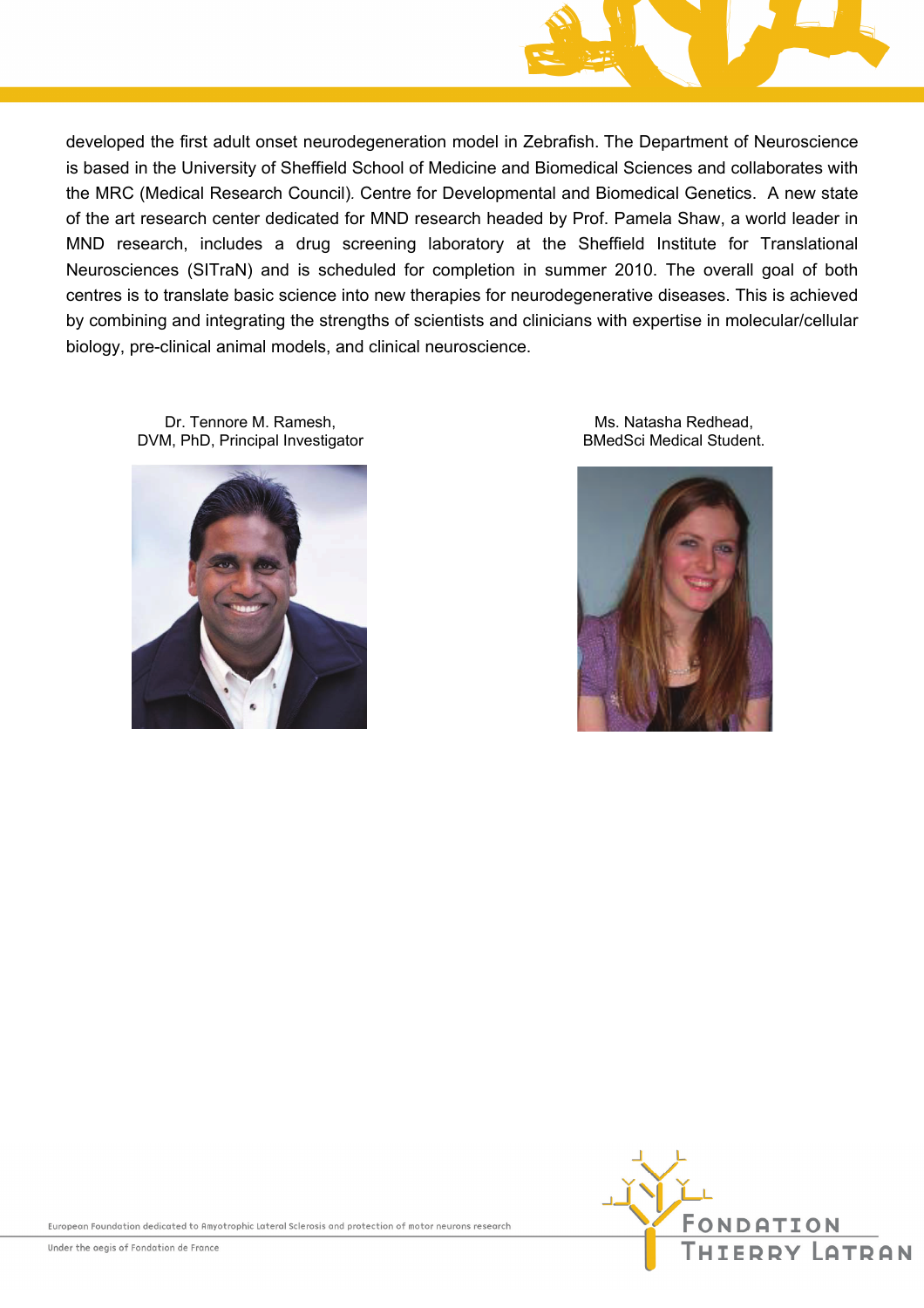## **Utilization of features of the early disease phenotypes in a zebrafish model of ALS for pharmacological screening to detect small molecule neuroprotective compounds.**

**Call for projects 2010 Grant:** 30 000 € **Project Duration:** 1 year

**Investigator:** Tennore Ramesh, University of Sheffield, United Kingdom

### **Updated results - December 2012**

We have successfully completed the aims that we set out to in the grant application to have a fully validated the assay for drug screening using the mutant sod1 zebrafish model of ALS. Towards this we have developed, optimised and validated our screening protocol with a positive control, which is riluzole. We took the initial assay which involved testing compounds in batches of 25 embryos that were not genotyped and grown on petri dish and converted into a 96 well plate format, 1 embryo/well, and genotyped embryonic assay. This greatly increased the throughput of the screen and also allowed reduced wastage of precious drugs used in screening. We validated the screen using riluzole as our positive control (Figure-1) and showed that the assay can accurately pick 92% of any positive compounds that show activity with 100 % reliability. This demonstrated that the assay is sensitive and reliable to perform drug screening.



Additionally we have made great progress in understanding the early processes that lead to ALS symptoms and discovered an important role played by relay neurons, that communicate with motor neurons in ALS. Specifically we identified that the earliest event in ALS in the sod1 zebrafish model involves neuronal stress in relay neurons that apply brakes on motor neurons. This is followed by stress in motor neurons and degeneration of connection with the muscle (Figure-2). Riluzole, the approved drug for use in ALS, modulates neuronal stress in interneurons, indicating a novel mechanism of riluzole action. The findings of this study are accepted in the journal "Annals of Neurology".